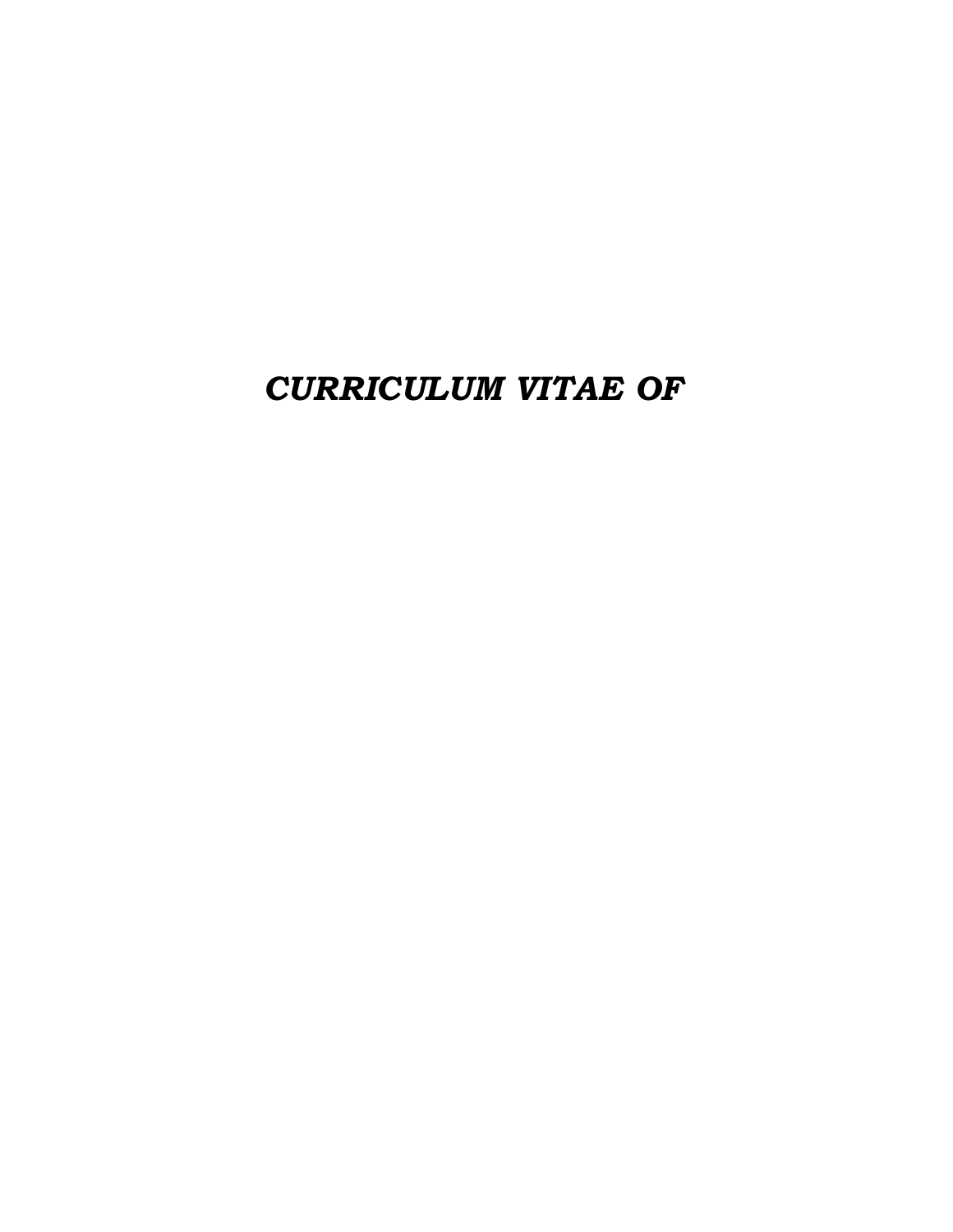| <b>PERSONAL DETAILS</b> |
|-------------------------|
| Surname:                |
| <b>First Name:</b>      |
| <b>Nationality:</b>     |
| Languages:              |
| <b>Identity Number:</b> |
| <b>Contact Number:</b>  |
| <b>Postal Address:</b>  |
| <b>Home Address:</b>    |
| <b>Drivers Licence:</b> |

Hobbies:

# **EDUCATION, COURSES & QUALIFICATIONS**

Qualifications:

Current Studies:

Other Training:

Memberships: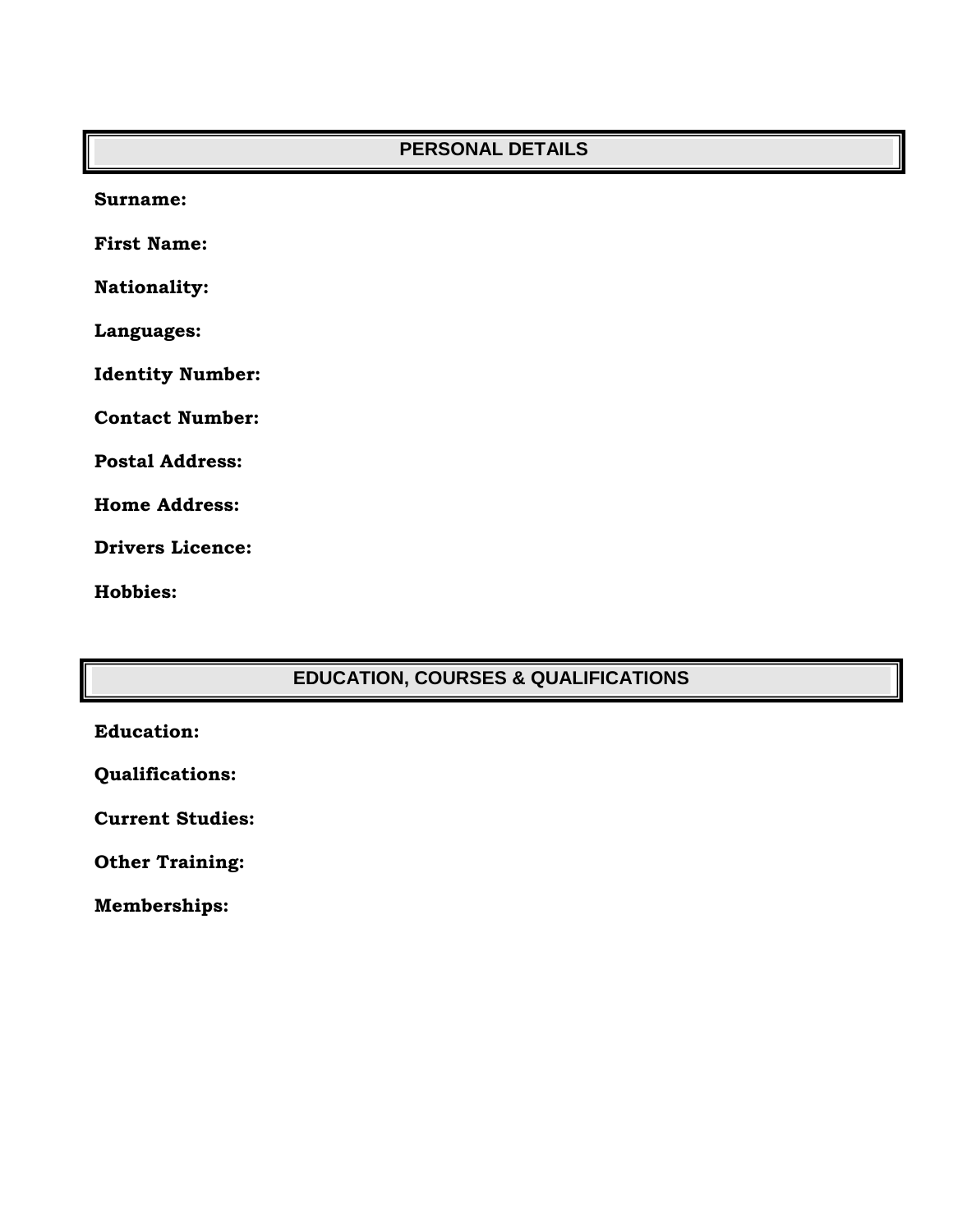### **CAREER HISTORY SUMMARY**

| <b>COMPANY</b> | <b>DATE</b> | <b>POSITION</b> |
|----------------|-------------|-----------------|
|                |             |                 |
|                |             |                 |
|                |             |                 |
|                |             |                 |
|                |             |                 |
|                |             |                 |
|                |             |                 |
|                |             |                 |
|                |             |                 |
|                |             |                 |
|                |             |                 |
|                |             |                 |
|                |             |                 |
|                |             |                 |
|                |             |                 |
|                |             |                 |
|                |             |                 |
|                |             |                 |
|                |             |                 |

Name of Organisation

Period of Service

Position

Duties & Responsibilities

Reason for leaving

Name of Organisation

Period of Service

Position

Duties & Responsibilities

Reason for leaving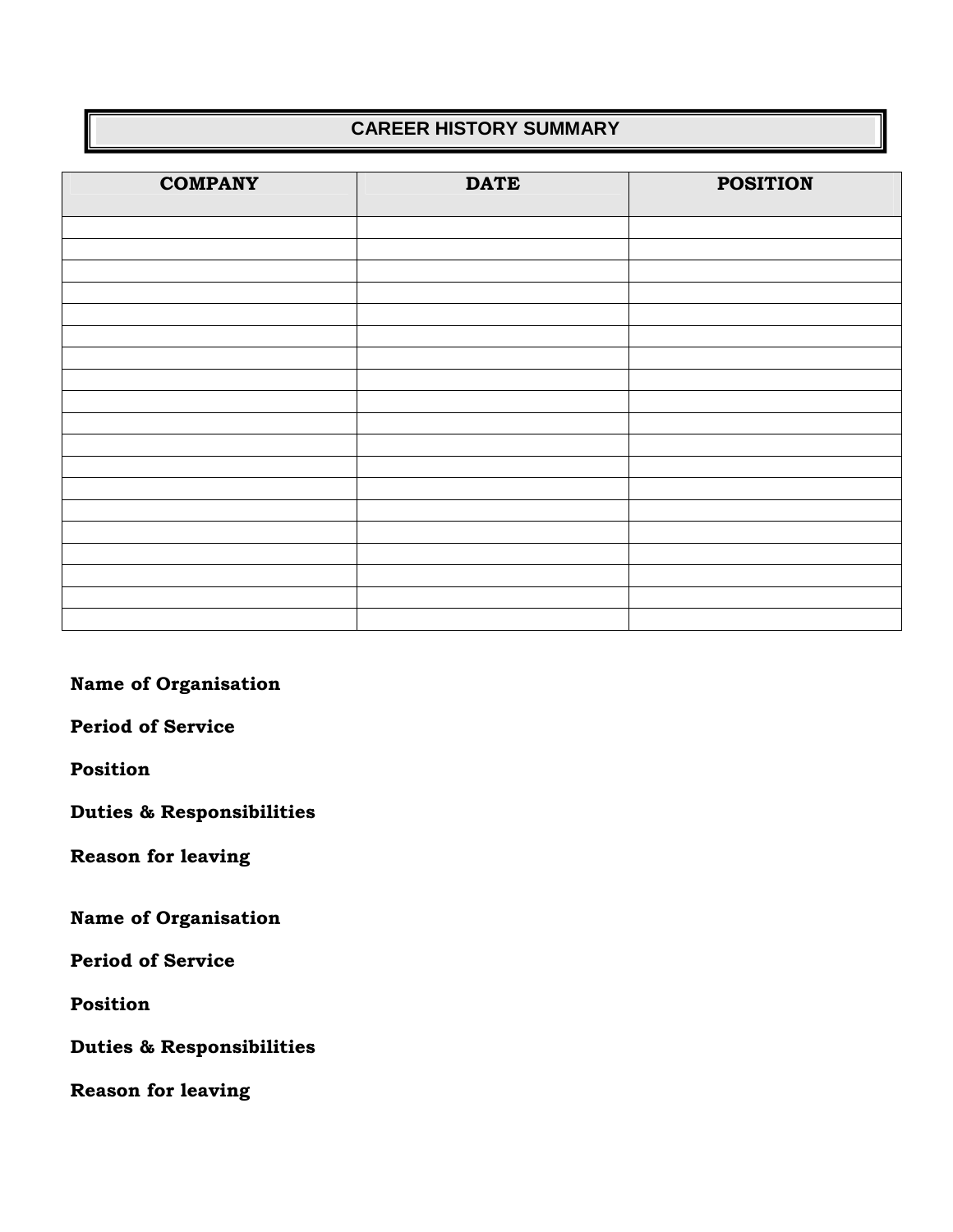Name of Organisation

Period of Service

Position

Duties & Responsibilities

Reason for leaving

| <b>Name of Organisation</b>          |  |
|--------------------------------------|--|
| <b>Period of Service</b>             |  |
| Position                             |  |
| <b>Duties &amp; Responsibilities</b> |  |
|                                      |  |
| <b>Reason for leaving</b>            |  |

| <b>Name of Organisation</b>          |  |
|--------------------------------------|--|
| <b>Period of Service</b>             |  |
| Position                             |  |
| <b>Duties &amp; Responsibilities</b> |  |
| <b>Reason for leaving</b>            |  |

### **QUALIFICATIONS**

| <b>Completed Qualifications:</b> | Year | Degree/Diploma | <b>Institution</b> |  |  |
|----------------------------------|------|----------------|--------------------|--|--|
|                                  |      |                |                    |  |  |
|                                  |      |                |                    |  |  |
|                                  |      |                |                    |  |  |
| <b>Current Studies:</b>          | Year | Degree/Diploma | <b>Institution</b> |  |  |
|                                  |      |                |                    |  |  |
|                                  |      |                |                    |  |  |
|                                  |      |                |                    |  |  |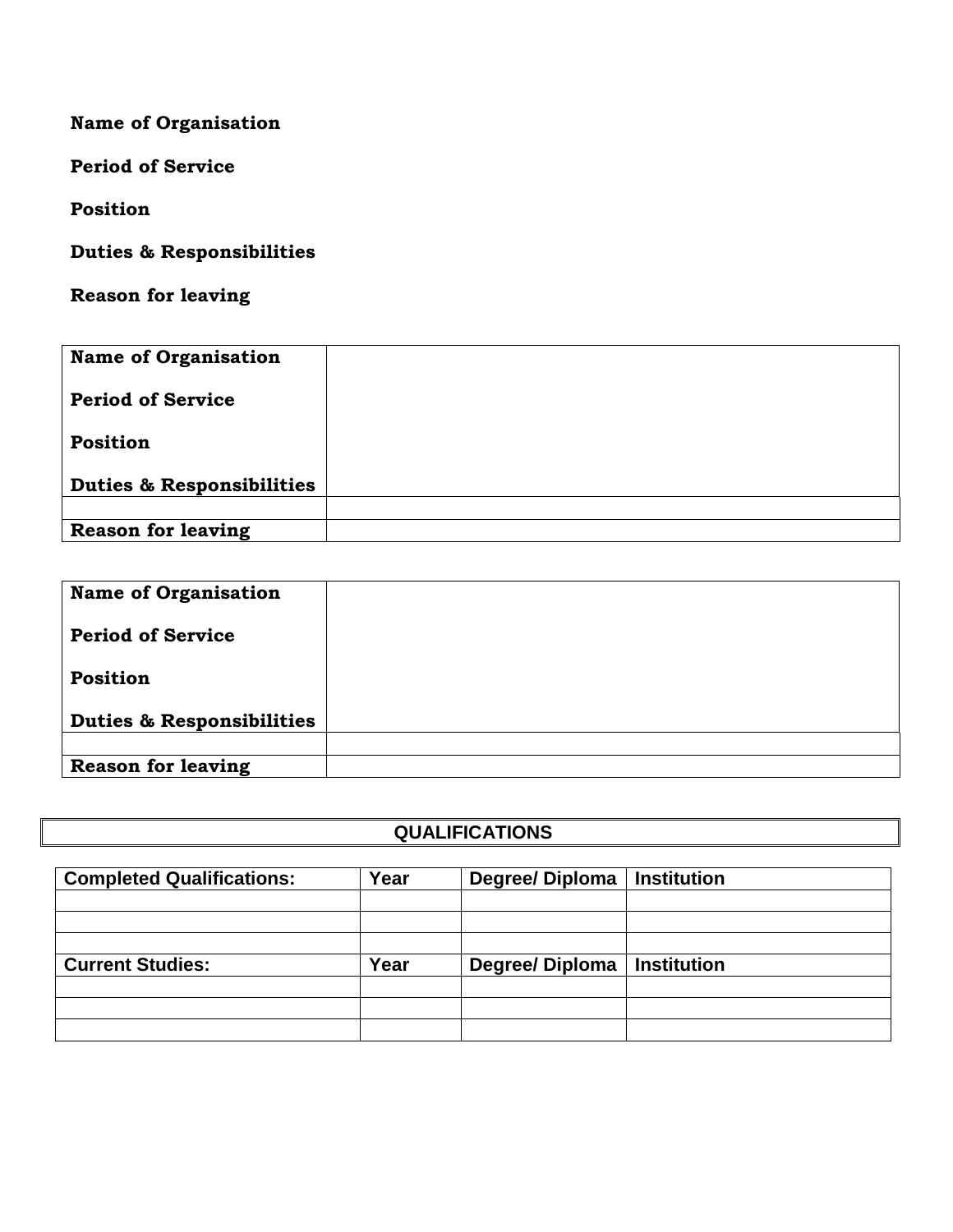| <b>SALARY</b> |
|---------------|
|               |
|               |
|               |
|               |
|               |

## **AVAILABILTY/ NOTICE PERIOD**

| 1 Calendar Month | 30 Days | ? Weeks | Immediately | <b>Other</b>     |
|------------------|---------|---------|-------------|------------------|
|                  |         |         |             |                  |
|                  |         |         |             | (Please Specify) |

#### **REFERENCES**

| <b>Name of Referee</b> | <b>Designation</b> | Company<br><b>Name</b> | <b>Contact</b><br><b>Number</b> | <b>Signature of Approval</b> |
|------------------------|--------------------|------------------------|---------------------------------|------------------------------|
|                        |                    |                        |                                 |                              |
|                        |                    |                        |                                 |                              |
|                        |                    |                        |                                 |                              |

### **ACCOUNTING / BOOKEEPING**

|                                        | <b>Theoretical</b> | <b>Moderate</b> | Good | <b>Excellent</b> |
|----------------------------------------|--------------------|-----------------|------|------------------|
| <b>Debtors</b>                         |                    |                 |      |                  |
| <b>Creditors</b>                       |                    |                 |      |                  |
| <b>Salaries and Wages</b>              |                    |                 |      |                  |
| <b>Ledger Reconciliation</b>           |                    |                 |      |                  |
| <b>Bank Reconciliation</b>             |                    |                 |      |                  |
| <b>Fixed Asset Reconciliation</b>      |                    |                 |      |                  |
| Cash Book                              |                    |                 |      |                  |
| <b>Supervision of Accounting Staff</b> |                    |                 |      |                  |
| Payroll                                |                    |                 |      |                  |
| <b>Payroll Supervision</b>             |                    |                 |      |                  |
| <b>Bookkeeping to Trial Balance</b>    |                    |                 |      |                  |
| Bookkeeping to Balance Sheet           |                    |                 |      |                  |